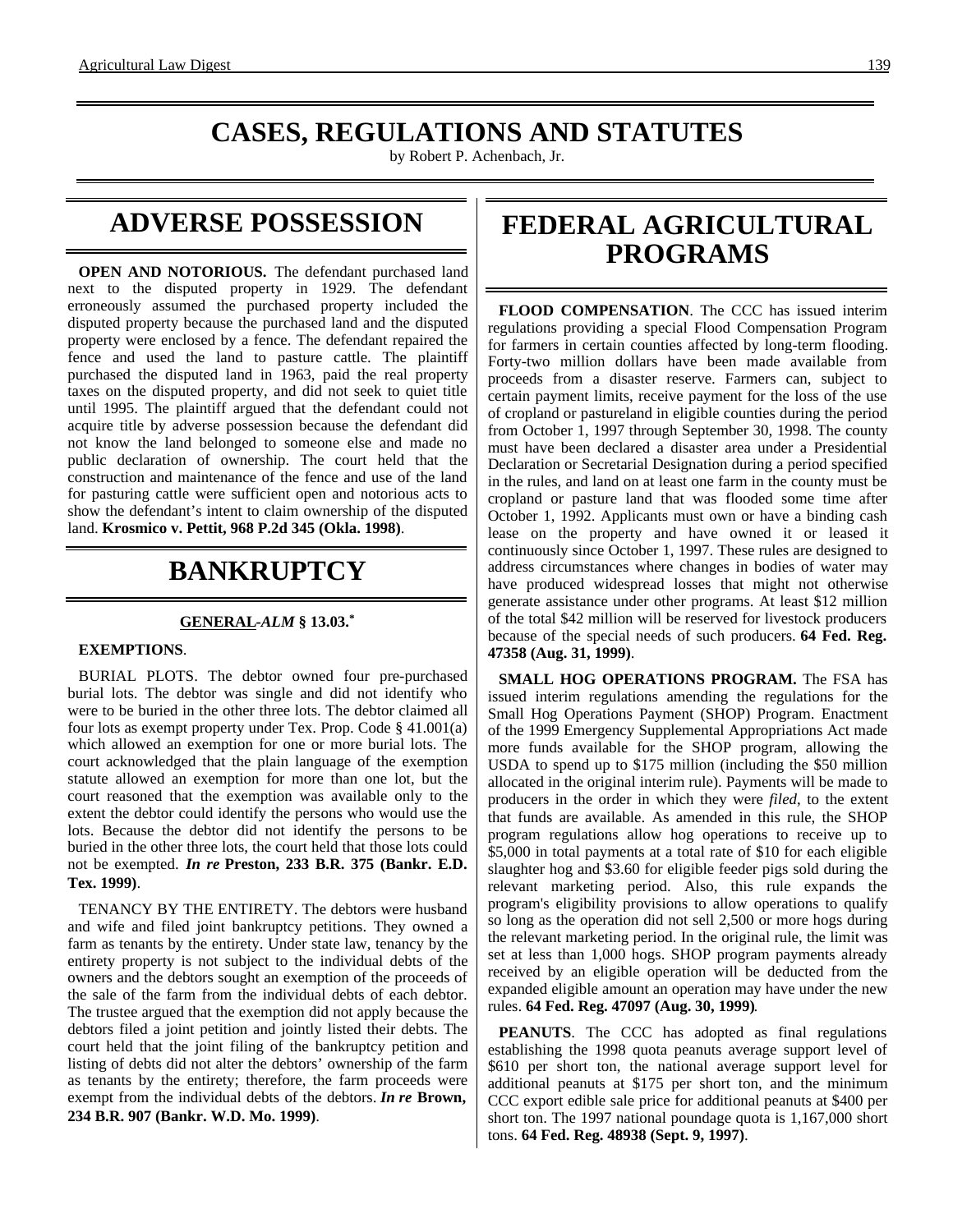### **FEDERAL ESTATE AND GIFT TAX**

**ANNUITIES.** The decedent had won a state lottery and was entitled at death to 17 more annual payments of over \$500,000. State law prohibited the decedent from transferring or assigning any interest in the annual payments, although some previous lottery winners had done so. The decedent's estate argued that the restrictions required the value of the annuity to be discounted for lack of liquidity. The IRS sought use of the annuity valuation tables of Treas. Reg. § 20.2031-7. The court held that the annuity tables were insufficient to value the annuity because they did not account for lack of liquidity and allowed the estate to discount the value of the annuity as provided by expert testimony. **Estate of Schackleford v. United States, 99-2 U.S. Tax Cas. (CCH) ¶ 60,356 (E.D. Calif. 1999)**.

**DISCLAIMERS**. The taxpayer was the spouse of the beneficiary of a trust established by the beneficiary's parent. The taxpayer did not know that the taxpayer had a contingent remainder interest in the trust until after the spouse's death. At the spouse's death, the taxpayer's interest in the trust vested. The taxpayer filed a written disclaimer of the interest in the trust within nine months of learning about the interest in the trust. The IRS ruled that the taxpayer's disclaimer was effective so long as it was made within nine months after the taxpayer learned about the taxpayer's interest in the trust. Although not specifically discussed in the ruling, the apparent meaning is that the knowledge of the spouse about the trust (the spouse was a co-trustee for some time) was not attributed to the taxpayer. **Ltr. Rul. 9934011, May 27, 1999**.

**FIDUCIARY LIABILITY**. The taxpayer was the estranged spouse of a decedent and was appointed the personal representative of the decedent's estate. As representative, the taxpayer made several distributions from the estate in payment of delinquent child support payments owed to the taxpayer by the decedent under a judgment. The decedent had several tax deficiency assessments outstanding at the time of the distributions and the decedent and the estate were insolvent at the time of the distributions. The IRS assessed the taxpayer for the amount of the distributions plus interest. The court held that the taxpayer had knowledge of the taxes owed by the decedent when the distributions were made and allowed the IRS to hold the taxpayer personally liable for the estate's income tax deficiencies to the extent of the distributions. The court also assessed interest which accrued from the date of the distributions even though the assessment plus interest exceeded the amount distributed. **Estate of Johnson v. Comm'r, T.C. Memo. 1999-284**.

**RETURNS**. The IRS has announced that Form 706 (Rev. July 1999), United States Estate (and Generation-Skipping Transfer) Tax Return is now available. The form can be obtained either (1) by calling the IRS's toll-free telephone number, 1-800-829-3676; (2) via the World Wide Web at http://www.irs.gov/prod/cover.html; or (3) through FedWorld on the Internet.

**VALUATION**. The IRS has announced its acquiescence in the following case: The decedent's estate included stock in a

family corporation owned by a QTIP trust, a revocable trust and the decedent personally. The IRS argued that the stock should be considered as owned as a block by the decedent. The court held that there was no authority for aggregating the ownership of the stock in one person where the stock was owned by a revocable trust and a QTIP trust. The IRS stated—

"We agree with the Tax Court's opinion that closely-held stock held in a QTIP trust should not be aggregated, for valuation purposes, with stock in the same corporation held in a revocable trust and includible in the decedent's gross estate. The Tax Court's decision in this case is consistent with the Service's position regarding the valuation of minority interests passing to QTIP trusts. The proper funding of the QTIP trust should reflect, for example, the value of minority interests in closely-held entities or fractional interests in real estate that are used in satisfying the marital bequest."

**Est. of Mellinger v. Comm'r, 112 T.C. No. 4 (1999),** *acq***., AOD (Aug. 30, 1999)**.

## **FEDERAL INCOME TAXATION**

**ALTERNATIVE MINIMUM TAX**. The taxpayer was a U.S. citizen but lived and worked in Great Britain and Germany. The taxpayer paid income tax to those two countries and filed a U.S. income tax return which claimed the foreign tax payments as a credit against the U.S. income tax. The taxpayer did not report or pay any alternative minimum tax on the income. The court held that the foreign tax payments could offset no more than 90 percent of the AMT and that the reciprocal tax treaties with the two countries did not prohibit imposition of the alternative minimum tax to the extent not offset by 90 percent of the foreign taxes paid. **Pekar v. Comm'r, 113 T.C. No. 12 (1999)**.

**BAD DEBTS**. The taxpayers sold their farm and used some of the proceeds to lend money to two family members and a friend. The taxpayers did not make any other loans, did not advertise or otherwise hold themselves out as money lenders and did not report the loans as income or as a business on tax returns. The friend defaulted on the loan but the taxpayers did not make any attempt to enforce a security agreement or to collect on the loan. The court held that the taxpayers were not entitled to a business bad debt deduction because (1) the taxpayers were not in the money lending business and (2) the taxpayers failed to demonstrate that the loan was worthless in the tax year for which the deduction was claimed. The case is designated as not for publication. **Wuertz v. United States, 99- 2 U.S. Tax Cas. (CCH) ¶ 50,795 (Fed. Cls. 1999)**.

**BUSINESS INCOME**. The taxpayer operated a service station which sold fuel, auto parts and various snack food items and provided automobile repair services for customers. The taxpayer did not keep complete records of all sales and expenses and reported proceeds from the sales of item and repair services less than the amounts expended for the goods. The IRS assessed a tax deficiency based upon an increase of the taxpayer's income. The IRS recomputed the taxpayer's income using a standard markup of 25 percent over the cost of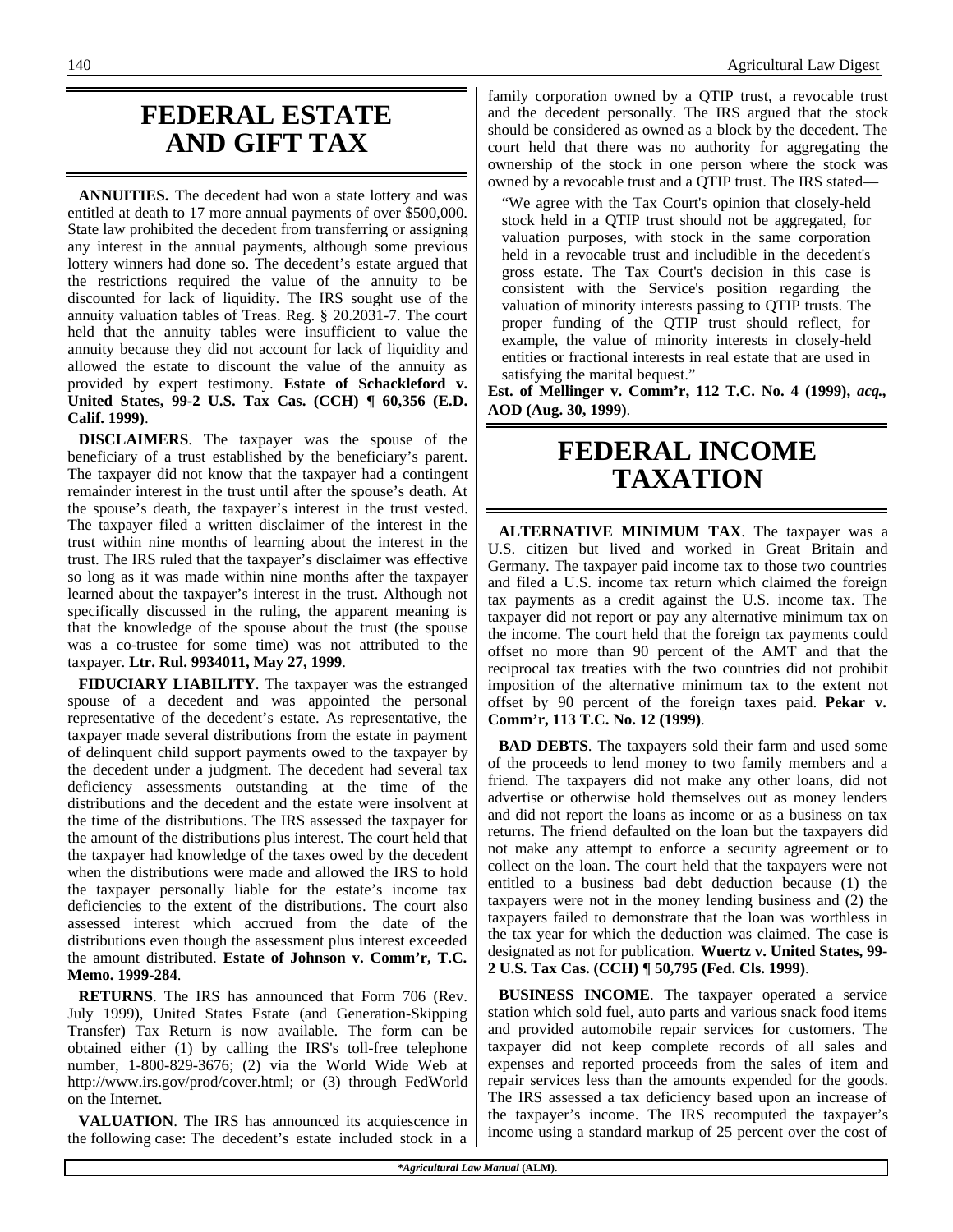the goods. The court upheld the IRS method of recomputing income where the taxpayer did not have accurate records to support the reported income and expenses. **Rataiczak v. Comm'r, T.C. Memo. 1999-285**.

#### **CORPORATIONS-***ALM* **§ 7.02.\***

EXPENSES. The taxpayer formed a corporation to operate a drywall and plaster business. The corporation entered into a lease for business premises in June 1995 and the taxpayer signed the lease in the capacity as an officer of the corporation. A third party guaranteed the lease. The taxpayer personally paid the security deposit and first month's rent. The corporation was dissolved in August 1995 and the lease was terminated. The guarantor made the early termination payment required by the lease, although the taxpayer claimed that the taxpayer was obligated to repay the third party. The taxpayer sought to claim a business deduction for the security deposit, rent payment and lease termination payment. The taxpayer argued that the corporation did not have any real existence. The court held that the expenses were obligations of the corporation which was properly formed for a substantial purpose; therefore, the taxpayer could not claim any of the corporation's expenses as personal deductions. **Bumpus v. Comm'r, T.C. Memo. 1999- 299**.

**DEBT INSTRUMENTS**. The IRS has adopted as final regulations providing rules for the treatment of certain debt instruments that are indexed for inflation and deflation, including Treasury Inflation-Indexed Securities. The final regulations generally require holders and issuers of inflationindexed debt instruments to account for interest and original issue discount (OID) using constant yield principles. In addition, the final regulations generally require holders and issuers of inflation-indexed debt instruments to account for inflation and deflation by making current adjustments to their OID accruals. **64 Fed. Reg. 48545 (Sept. 7, 1999)**.

**DISASTER LOSSES**. President Clinton, on Aug. 26, 1999, determined that certain areas in Minnesota are eligible for assistance from the federal government under the Disaster Relief and Emergency Assistance Act (42 USC 5121) as a result of severe ice storms, flooding and heavy rains on March 1, 1999. Accordingly, taxpayers who sustained losses attributable to the disaster occurring in the counties of Kittson, Marshall, Pennington, Polk, Red Lake and Roseau may deduct the losses on their 1998 federal income tax returns. **FEMA-1288-DR**.

**EARNED INCOME CREDIT.** This Chief Counsel Advice letter involved three situations: (1) a qualifying child lived with the child's parent and two grandparents who filed a joint return; (2) a qualifying child lived with the child's parent and two grandparents who filed separate returns; and (3) a qualifying child lived with the child's parent and one grandparent who filed a separate return from the other grandparent. The general rule is that, where a qualifying child lives with two possible EIC-eligible taxpayers, the EIC eligibility and amount are determined using the adjusted gross income of the individual with the highest adjusted gross income. In situation (1) the combined adjusted gross incomes of the grandparents is used because they filed a joint return. In situation (2) each parent and grandparent is treated as a separate individual, with the one with the highest gross income treated as the eligible individual. In situation (3) only the parent and the grandparent who reside with the child can qualify. **CCA Ltr. Rul. 9934017, June 28, 1999**.

The IRS has ruled that foster care payments excluded from gross income under I.R.C. § 131 are not included in earned income for purposes of the earned income credit. If the foster care payments are not excluded from gross income under I.R.C. § 131, the payments are not earned income if the payments do not qualify as self-employment income. If the foster care giver is in the business of providing foster care, the payments would be self-employment income and earned income for EIC purposes. **CCA Ltr. Rul. 9934018, June 28, 1999**.

**HOBBY LOSSES-***ALM* **§ 4.05[1]. \*** The taxpayers, husband and wife, were employed full-time as an attorney and accountant, respectively. The taxpayers purchased 13 acres of land with the intention of starting an Arabian horse breeding farm. The taxpayers cleared the land and constructed farm buildings, including a nine-horse barn. The husband attended several seminars on breeding, training, showing and selling horses and employed professional horse trainers. The taxpayers, however, did not consult with any expert on how to make the operation profitable, nor did they have a long-term business plan. The case involved 1991, 1992 and 1993 tax years, although the operation was carried on from 1983 through 1996. The taxpayers also had revenue from the raising of steers, averaging four steers per year, and from the boarding of horses belonging to others. The taxpayers maintained records of income and expenses for tax purposes but had no individual animal records nor any records which could be used to evaluate the profitability of the business. The operation never produced a profit. The court held that the farm operation was not entered into with the intent to make a profit because of several factors, as established in Treas. Reg. § 1.183-2(a): (1) the farm was not operated in a business-like manner because the taxpayers did not maintain sufficient records to evaluate the profitability of the business; (2) the taxpayers did not seek professional advice nor become trained in the economics of horse-breeding; (3) although the taxpayers and their daughter spent substantial amount of time on the activity, much of the activity was recreational; (4) the taxpayers had no expectation that the operation would ever become profitable; (5) although the taxpayers had success at their other business activities, they did not apply that expertise to the horse activity; (6) the activity produced only losses; and (7) the taxpayers had significant income from other sources. **Dodge v. Comm'r, 99-2 U.S. Tax Cas. (CCH) ¶ 50,809 (6th Cir. 1999),** *aff'g***, T.C. Memo. 1998-89**.

**IRA**. The taxpayer owned interests in two IRAs and was less than 59 years old. The taxpayer had been divorced and as part of the divorce proceedings was required to pay the former spouse \$29,000 in property settlement. The taxpayer failed to make that payment and was eventually ordered by a court to make the payment or face incarceration. The taxpayer had few other liquid assets and had to withdraw the funds from the IRAs. The taxpayer argued that the exception of I.R.C. § 408(d)(6) applied to exclude the early withdrawals from the taxpayer's gross income as withdrawals made incident to a divorce. The court held that withdrawals were included in gross income because the divorce decree did not require the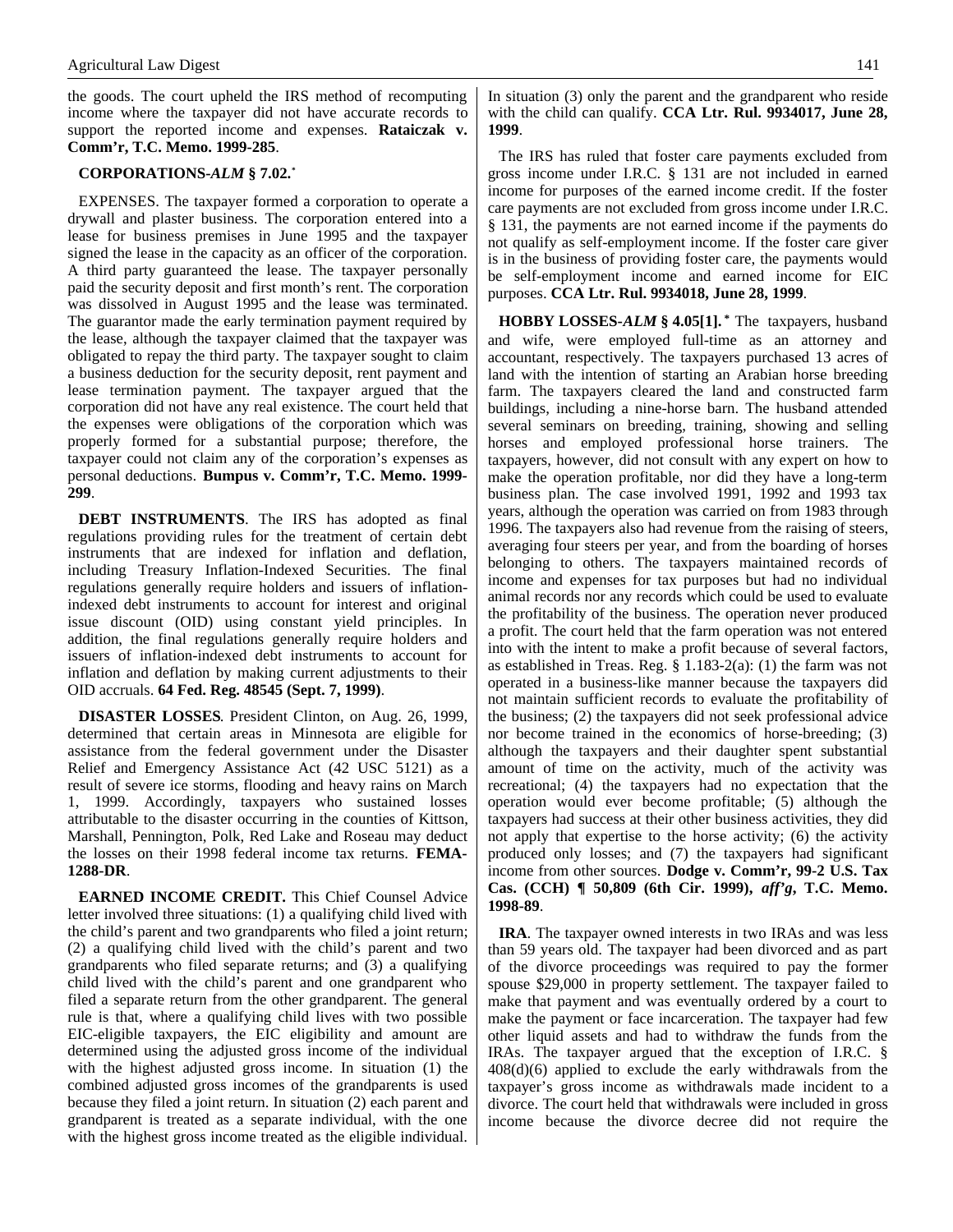**INTEREST**. The taxpayer was a shareholder in a corporation which engaged in the business of purchasing, holding, developing, leasing and selling real property. The corporation sold several properties which produced recognition of gain. After an IRS audit, the sales were determined to have produced more taxable gain than was reported and the taxpayer's personal tax liability was increased. The taxpayer paid the tax deficiency and interest and allocated some of the interest to the business, claiming a deduction for that portion of the interest. The IRS denied the interest deduction under Treas. Reg. § 1.163-9T(b) which disallowed all interest on taxes, regardless of the source of the tax. The District Court held that the regulation was invalid in that it disallowed a deduction for interest on a tax debt relating to a trade or business. The IRS argued that interest on a tax deficiency was not an ordinary expense of the taxpayer because this was the only time the taxpayer had incurred such an expense. The District Court held that the interest expense was an ordinary and necessary business expense because the interest arose from a restructuring of the sales transaction and involved a complex tax issue. The appellate court reversed, holding that interest on a tax deficiency is always a personal interest expense. The appellate court found legislative history concerning the passage of I.R.C. § 163 that supported congressional intent to characterize all interest on taxes as nondeductible personal interest. **Allen v. United States, 173 F.3d 533 (4th Cir. 1999),** *rev'g***, 987 F. Supp. 460 (E.D. N.C. 1997)**.

**MEAL EXPENSES**. The IRS has announced its acquiescence in *Boyd Gaming Corporation v. Comm'r, 177 F.3d 1096 (9th Cir. 1999), rev'g T.C. Memo 1997-445*. The IRS stated, however, that it will still review such cases to

"consider whether the policies decided upon by the employer are reasonably related to the needs of the employer's business (apart from a desire to provide additional compensation to its employees) and whether these policies are in fact followed in the actual conduct of the business. If such reasonable procedures are adopted and applied, and they preclude employees from obtaining a proper meal off the employer's business premises during a reasonable meal period, section 119 will apply."

#### **AOD (no date given)**.

**NET OPERATING LOSSES**. The taxpayer claimed net operating losses from a farm and gas and oil leases; however, the taxpayer presented no records to support the losses except for copies of federal tax returns from two of the seven years in which the claimed losses occurred. The taxpayers claimed that the other returns were stolen but the taxpayers did not report the loss to the police on the theft report. The taxpayer also claimed that the taxpayer's mother had all the records, but the taxpayer did not present in evidence any of these records to substantiate the losses. The court held that the losses were properly denied. **Ashbrook v. Comm'r, T.C. Memo. 1999- 300**.

**PASSIVE ACTIVITY INCOME**. The taxpayer owned five grantor trusts which owned several historical buildings. The buildings were renovated and leased to a C corporation whollyowned by the taxpayer for use in the corporation's business. The taxpayer claimed rehabilitation credit for the renovations and characterized the rent income as passive investment income. The IRS denied the credit because the IRS recharacterized the rental income as nonpassive under the "selfrented" property rule of Treas. Reg. § 1.469-2(f)(6) and the attribution rule of Treas. Reg. § 1.469-4(a). The taxpayer attacked the validity of the regulations as exceeding the IRS authority under the statute. The court upheld the regulations and held that the characterization of the rental income as nonpassive caused the taxpayer to be ineligible for the rehabilitation credit. **Sidell v. Comm'r, T.C. Memo. 1999- 301**..

**RETURNS**. Under the Taxpayer Bill of Rights 2, Pub. L. No. 104-168, § 1210, 110 Stat. 1452 (1996), the "timely mailing as timely filing/paying" rule of I.R.C. § 7502(a) can be met by using a designated private delivery service instead of the U.S. Postal Service. The IRS has announced that the designation of four private delivery services in *Notice 98-47, I.R.B. 1998-37, 8* remains unchanged. The designation of private delivery services is made annually on or before September 1 of each year. **Notice 99-41, I.R.B. 1999-35, 325**.

The IRS has announced that it now has a new home page address on the World Wide Web. The address of www.irs.gov replaces the previous address of www.irs.ustreas.gov. However, parties who bookmarked the old address will continue to be linked to the appropriate site.

#### **S CORPORATIONS-***ALM* **§ 7.02[3][c].\***

DISCHARGE OF INDEBTEDNESS. The taxpayer was a shareholder in an S corporation which realized discharge of indebtedness income. The taxpayer increased the basis of the taxpayer's S corporation stock by the taxpayer's share of the discharge of indebtedness income passed through the S corporation. At the time of the discharge of the indebtedness, the S corporation was insolvent. The increase in the stock basis enabled the taxpayer to deduct carried-over losses in a later year. The IRS argued that the discharge of indebtedness income was not an item of income for purposes of determining stock basis because discharge of indebtedness income was excluded under the insolvency exclusion rule of I.R.C. § 108. Following its decision in *Nelson v. Comm'r, 99-2 U.S. Tax Cas. (CCH) ¶ 50,646 (10th Cir. 1999), aff'g, 110 T.C. 114 (1998)*, the Tax Court held that, because the corporation was insolvent, I.R.C. § 108 caused an exclusion of the discharge of indebtedness income at the corporation level which was offset by reduction in tax attributes of the corporation, leaving no tax consequences to flow to the shareholders such as would increase the shareholders' basis in stock. **Eberle v. Comm'r, T.C. Memo. 1999-287**.

### **LANDLORD AND TENANT**

**LANDLORD'S LIEN**. The plaintiff had cash leased crop land to a tenant for several years. The lease required a partial payment of \$2,000 in July and \$20,000 payment due the following January 2. In 1995 the tenant sold the grain to the defendant elevator and deposited the proceeds in an account with the defendant bank and on a loan from the bank. The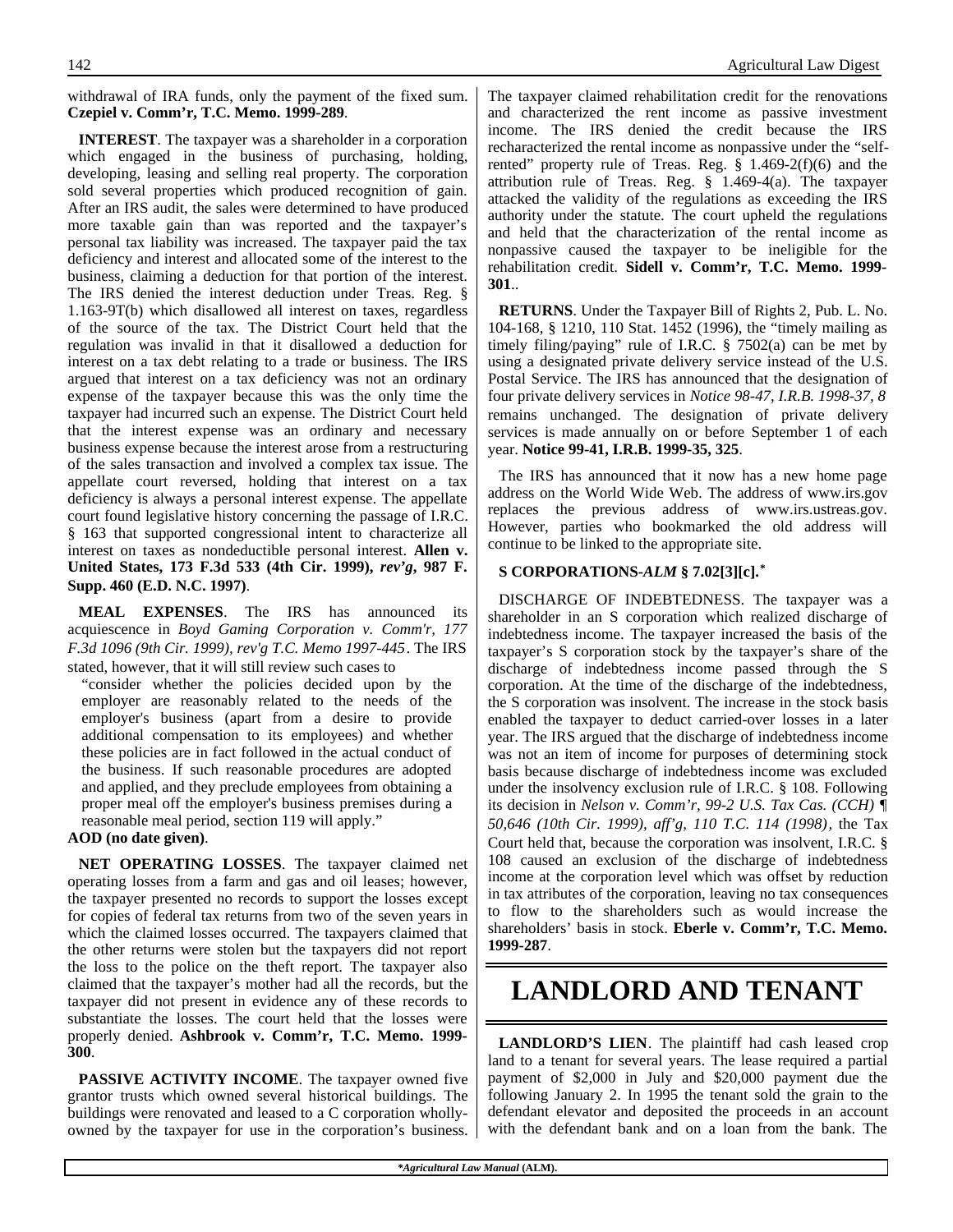plaintiff sued the defendant elevator for conversion based upon the plaintiff's landlord's lien on the crop for unpaid rent. The trial court ruled for the defendant on the basis that the plaintiff had waived the lien by giving the tenant implied authority to sell the grain in that the final rent payment each year did not have to be made until after the crop was sold. The trial court had reasoned that the plaintiff would not have opposed any pre-January 2 sale because of the adverse tax consequences of bunching of income from two large rent payments. The appellate court reversed, holding that the plaintiff had taken no affirmative action which waived the plaintiff's rights under the lease or the landlord's lien. **Sauder v. Union Produce Co-op., 592 N.W.2d 695 (Iowa 1999)**.

# **PRODUCT LIABILITY**

**COMBINE**. The plaintiff was employed as a farm laborer on a farm which was used for crop research. The farm crops had to be harvested with farm machines specifically modified for the research methods. The farm owned a combine manufactured by the defendant. The farm purchased the combine used and the combine's corn head had been repainted so that all the warning labels were covered with paint. The farm had the corn head modified for research purposes and again painted the cornhead, further covering the warnings. The plaintiff was injured when the plaintiff attempted to place crops into the cornhead from the front instead of from the side as instructed by the employer. The plaintiff acknowledged that other employees had warned the plaintiff not to approach the cornhead from the front. The plaintiff sought to have experts testify that the cornhead was defective for failing to have warning signs and awareness barriers. The expert testimony, however, did not include any designs for the barrier by the expert or available in the combine industry. The court held that the defendant manufacturer was not liable for failure to warn because the warning labels were painted over by separate owners beyond the control of the defendant. In addition, the court held that the expert testimony was properly excluded as not reliable. **Jaurequi v. Carter Mfg. Co., Inc., 173 F.3d 1076 (8th Cir. 1999)**.

**TRACTOR**. The plaintiff was killed in an accident while operating a tractor manufactured by the defendant. The tractor had caught fire and the plaintiff was killed while dismounting and remounting the tractor while it was moving. The plaintiff sued for negligent design and the manufacturer argued that Idaho's statute of repose, Idaho Stat. § 6-1403(2)(a), relieved the manufacturer of liability after the useful safe life had expired. The court held that the statute created only a presumption that, after ten years, the useful safe life of a product expired. The court also held that the plaintiff could submit expert testimony on the issue of whether the tractor had any useful safe life left at the time of the accident. The plaintiff also sought to introduce expert testimony as to the defendant employer's failure to warn the plaintiff about the fire hazard with the tractor and the danger of dismounting and mounting a moving tractor. The court held that the expert testimony could be excluded as to the fire hazard because there was not evidence that the plaintiff's death was caused by the fire; however, the testimony as to the danger of mounting and

dismounting a moving tractor was admissible. **West v. Sonke, 968 P.2d 228 (Idaho 1998)**.

### **SECURED TRANSACTIONS**

**CONSTRUCTIVE TRUST**. The plaintiff had cash leased crop land to a tenant for several years. The lease required a partial payment of \$2,000 in July and \$20,000 payment due the following January 2. In 1995 the tenant sold the grain to the defendant elevator and deposited the proceeds in an account with the defendant bank and on a loan from the bank. The plaintiff sued the defendant bank for the proceeds of the crop held as a constructive trust, based upon the plaintiff's landlord's lien on the crop for unpaid rent. The trial court ruled for the defendant on the basis that the plaintiff had waived the lien by giving the tenant implied authority to sell the grain in that the final rent payment each year did not have to be made until after the crop was sold. The trial court had reasoned that the plaintiff would not have opposed any pre-January 2 sale because of the adverse tax consequences of bunching of income from two large rent payments. The appellate court reversed, holding that the plaintiff had taken no affirmative action which waived the plaintiff's rights under the lease or the landlord's lien. The court remanded the case on the issue of whether the bank had notice of the lien when it accepted the proceeds of the crop. **Sauder v. Union Produce Co-op., 592 N.W.2d 695 (Iowa 1999)**.

### **STATE REGULATION OF AGRICULTURE**

**GRAIN BUYER'S BOND**. A farmer sold harvested seeds to a licensed, bonded grain buyer who failed to make payment for the seed. The grain was delivered in nine installments over four months. Payment was not requested for any of the seeds until three weeks after the last delivery. The farmer filed a claim on the bond within 180 days after the last delivery but more than 180 days after the previous deliveries. The bond holder argued that Minn. Stat. § 223.17 required claims to be filed within 180 days after each shipment covered by the bond. The court held that, although the statute sets forth a different requirement for tendering payment after the final shipment of a multi-shipment order, the statute required claims to be filed within the 180 days after each shipment. Therefore, because the claim was filed within 180 days after only the last shipment, the claim on the bond was limited to the value of the last shipment. *In re* **Grain Buyer's Bond of Mischel Grain & Seed, 591 N.W.2d 734 (Minn. Ct. App. 1999)**.